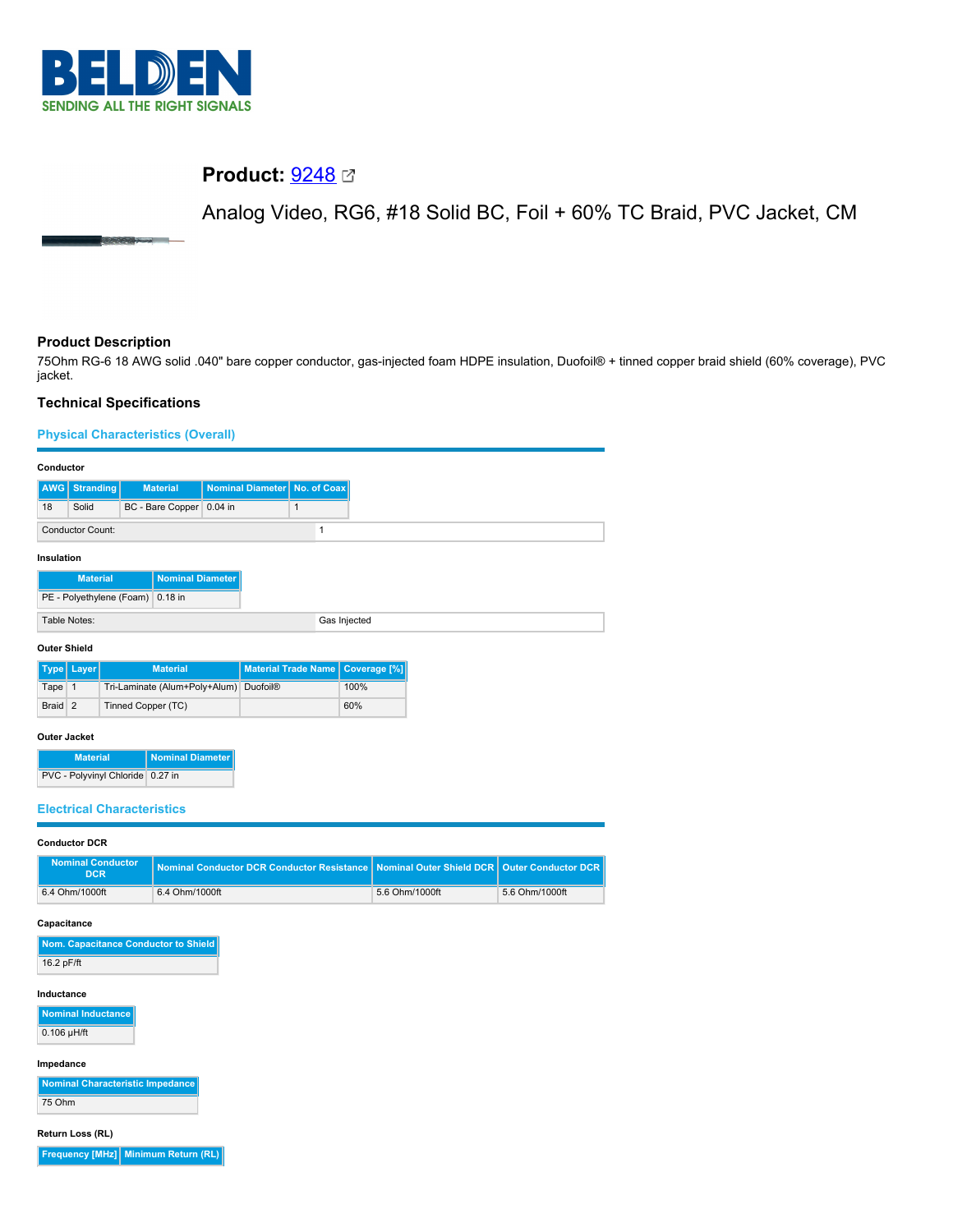| 5-450 MHz | 23 dB |
|-----------|-------|

### **High Frequency (Nominal/Typical)**

|          | <b>Frequency [MHz] Nom. Insertion Loss</b> |
|----------|--------------------------------------------|
| 1 MHz    | $0.3$ dB/100ft                             |
| 5 MHz    | 0.54 dB/100ft                              |
| 10 MHz   | $0.7$ dB/100ft                             |
| 50 MHz   | 1.5 dB/100ft                               |
| 100 MHz  | 2 dB/100ft                                 |
| 200 MHz  | 2.8 dB/100ft                               |
| 400 MHz  | 4 dB/100ft                                 |
| 700 MHz  | 5.3 dB/100ft                               |
| 900 MHz  | 6.1 dB/100ft                               |
| 1000 MHz | 6.5 dB/100ft                               |
| 1500 MHz | 8.3 dB/100ft                               |

### **Delay**

|              | Nominal Delay   Nominal Velocity of Propagation (VP) [%] |
|--------------|----------------------------------------------------------|
| $1.24$ ns/ft | 82%                                                      |

### **Voltage**

| 300 V RMS<br>30 V RMS | UL Voltage Rating Voltage Rating [V] |
|-----------------------|--------------------------------------|
|                       |                                      |

| Electrical Characteristics Notes: | 30 V RMS (UL AWM Style 1354); 300 V RMS (CM) |
|-----------------------------------|----------------------------------------------|
|                                   |                                              |

### **Temperature Range**

| UL Temp Rating:              | 80°C           |
|------------------------------|----------------|
| Operating Temperature Range: | -40°C To +80°C |

### **Mechanical Characteristics**

| Bulk Cable Weight:           | 35 lbs/1000ft |
|------------------------------|---------------|
| Max. Pull Tension:           | 44 lbs        |
| Min. Bend Radius/Minor Axis: | 2.75 in       |

### **Standards**

| NEC/(UL) Compliance:     | <b>CM</b>            |
|--------------------------|----------------------|
| CEC/C(UL) Compliance:    | <b>CM</b>            |
| UL AWM Style Compliance: | AWM 1354 (30 V 80°C) |
| <b>CPR Euroclass:</b>    | Eca                  |
| RG Type:                 | 6                    |
| Series Type:             | 6                    |

# **Applicable Environmental and Other Programs**

| <b>Environmental Space:</b>                  | Indoor/Outdoor                |
|----------------------------------------------|-------------------------------|
| EU Directive 2000/53/EC (ELV):               | Yes                           |
| EU Directive 2003/11/EC (BFR):               | Yes                           |
| EU Directive 2011/65/EU (RoHS 2):            | Yes                           |
| EU Directive 2012/19/EU (WEEE):              | Yes                           |
| EU Directive 2015/863/EU (RoHS 2 amendment): | Yes                           |
| EU Directive Compliance:                     | EU Directive 2003/11/EC (BFR) |
| EU CE Mark:                                  | Yes                           |
| MII Order #39 (China RoHS):                  | Yes                           |

# **Suitability**

| Suitability - Indoor:  | Yes<br>. |
|------------------------|----------|
| Suitability - Outdoor: | Yes      |

# **Flammability, LS0H, Toxicity Testing**

| UL Flammability:         | UL1685 UL Loading |
|--------------------------|-------------------|
| <b>IEC Flammability:</b> | IEC 60332-1-2     |